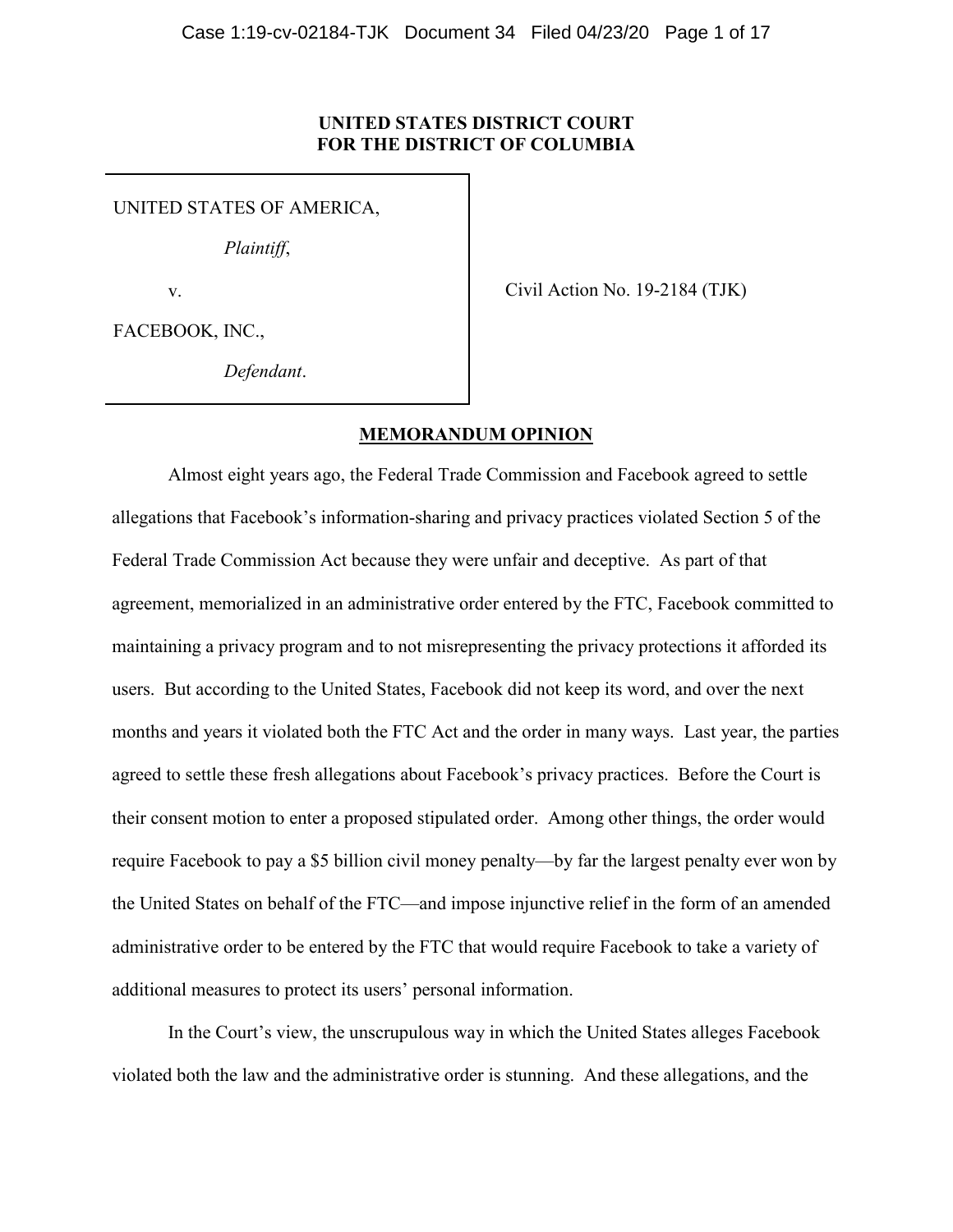## Case 1:19-cv-02184-TJK Document 34 Filed 04/23/20 Page 2 of 17

briefs of some amici, call into question the adequacy of laws governing how technology companies that collect and monetize Americans' personal information must treat that information. But those concerns are largely for Congress; they are not relevant here. Mindful of its proper role, and especially considering the deference to which the Executive's enforcement discretion is entitled, the Court will grant the consent motion and enter the order as proposed.

#### L. **Background**

## **A. Facebook**

Facebook, Inc. ("Facebook") operates a social-networking service through its website and mobile applications. ECF No. 3 ("Compl.")  $\P$  2. Those applications connect Facebook's users, who each create a profile that includes their personal information, with "Friends" who also have Facebook accounts and profiles. *Id*. Through its service, Facebook collects and maintains huge amounts of its users' information. *Id.* As of 2018, Facebook had more than 2.2 billion monthly active users worldwide. *Id*. And over 100 million Americans use Facebook every day to share personal information, such as their name, date of birth, hometown, current city, employer, relationship status, political views, photos of minor children, and membership in health-related and other support groups. *Id.* In addition, Facebook users may install and use applications developed by third parties that allow users to share information with each other. *Id*. The collection and maintenance of its users' personal information is an essential part of Facebook's business model. That model monetizes users' personal information by deploying it for advertising; indeed, almost all of Facebook's revenue comes from advertising. *Id.* ¶ 3.

## **B. 2012 Consent Agreement and Order**

In 2012, the Federal Trade Commission (FTC) filed an administrative complaint alleging that Facebook engaged in unfair and deceptive acts or practices in violation of Section 5(a) of the Federal Trade Commission Act, 15 U.S.C. § 45(a) ("FTC Act"). *See In the Matter of Facebook,*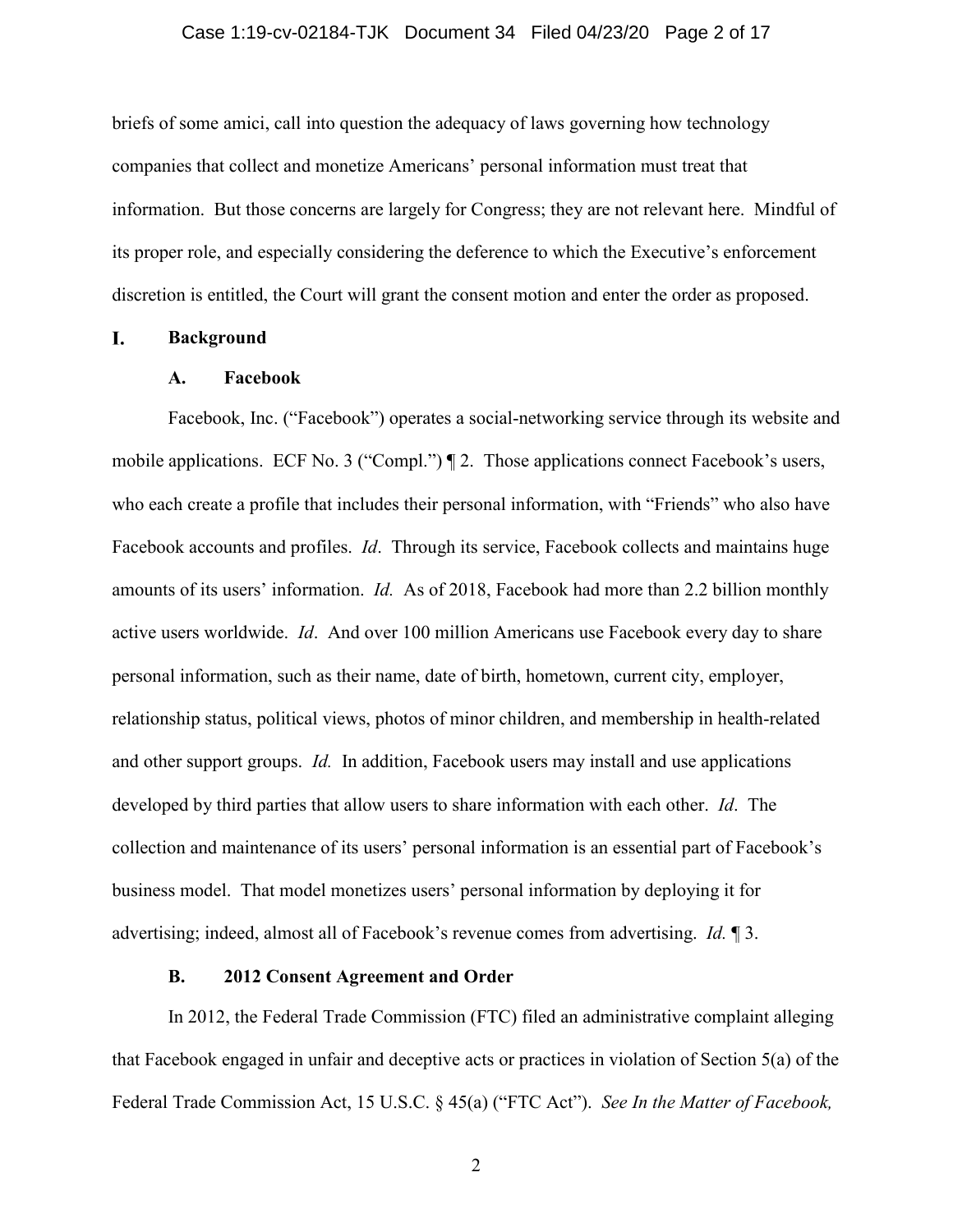### Case 1:19-cv-02184-TJK Document 34 Filed 04/23/20 Page 3 of 17

*Inc.*, Dkt. No. C-4365, 2012 WL 3518628 (F.T.C.) (July 27, 2012) ("2012 Action"). The FTC brought eight counts alleging, among other things, that Facebook misled its users about (1) its privacy settings and privacy policy changes, *see id.* ¶¶ 10–29; (2) how much it shared its users' personal information with third-party application developers; *id.* ¶¶ 30–33; (3) how much it shared its users' personal information with outside advertisers, *see id.* ¶¶ 34–42; (4) the steps it took to verify the security and privacy practices of third-party application developers, *see id.*  ¶¶ 43–49; (5) how much it shared its users' personal information, including photos and videos, with third parties after a user deleted its account, *see id*.  $\P$   $\Box$  50–55; and (6) its compliance with international privacy protocols, *see id.* ¶¶ 56–63.

Facebook and the FTC reached a settlement in August 2012. Compl. ¶ 28. The FTC then issued an order ("2012 Order")—which Facebook's General Counsel signed on the company's behalf—outlining remedial actions Facebook had to take. *See id.* ¶¶ 28–34. Facebook was prohibited from making misrepresentations about the extent to which it maintains the privacy or security of its users' personal information; the extent to which its users can control the privacy of that information, and how they can do so; and the extent to which it makes its users' personal information accessible to third parties. *See id.* ¶ 29. Facebook was also required to establish and maintain "a comprehensive privacy program that [was] reasonably designed to (1) address privacy risks related to the development and management of new and existing products and services for consumers, and (2) protect the privacy and confidentiality of [its users' personal] information." *Id.* ¶ 31. Facebook's privacy program was also required to consider reasonably foreseeable risks to users' privacy, and Facebook had to monitor and evaluate the program on an ongoing basis. *See id.* The order expires in July 2032, or 20 years from the date the FTC filed its administrative complaint. *See* 2012 Action at \*83.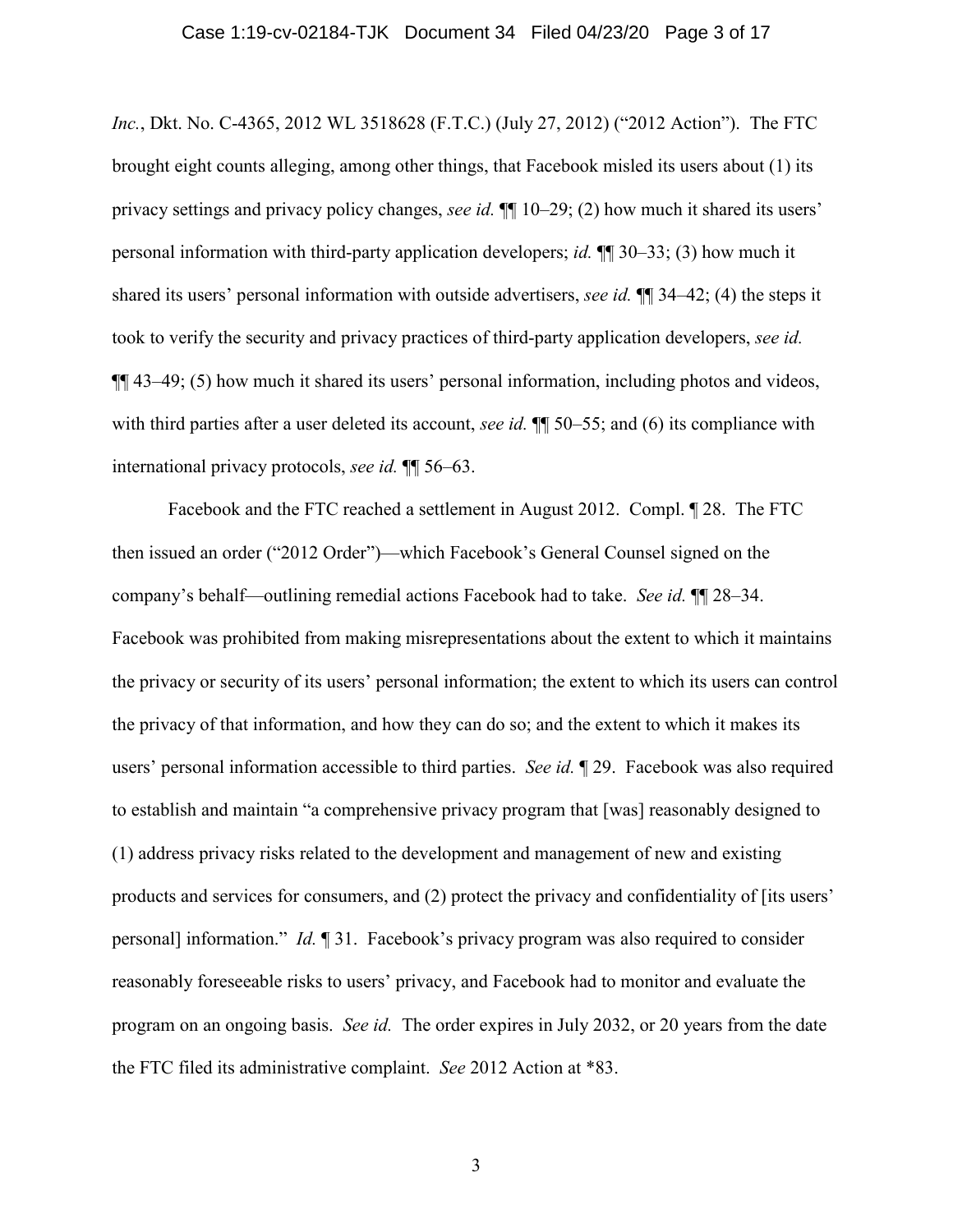# **C. This Action**

## **1. Complaint**

The United States now alleges that Facebook violated the 2012 Order by "subvert[ing] users privacy choices to serve its own business interests" in several ways, starting almost immediately after agreeing to comply with the 2012 Order. Compl. ¶ 4. Although Facebook led its users to believe they could restrict who could view their personal information, it allegedly shared that information with third parties without the user's knowledge. *See* Compl. ¶¶ 35–50. For example, Facebook allegedly told its users that they could limit those who could see their posts to just "Friends," when in reality—and without warning to the user—doing so would also allow developers of third-party applications used by their "Friends" to access the post. *See id.* 46–48. Facebook allegedly permitted third-party developers to access these posts even though it was aware of how that practice compromised its users' privacy interests. *See id.* ¶ 81–91. And Facebook allegedly continued to allow a subset of third-party developers to access its users' personal formation in this way without their users' knowledge even after it announced, *two different times*, that it would stop doing so. *See id.* ¶¶ 92–100; 106–13. Facebook also allegedly automatically activated certain facial recognition technologies on a subset of about 60 million user accounts and maintained that technology's activation while telling its users that it would only do so if a user requested it. *See id.* ¶¶ 144–54.

The United States also alleges that Facebook's privacy settings and policies compromised its users' privacy in various other ways. For example, Facebook allegedly misled its users through its desktop and mobile interfaces by causing them to default to settings that were not privacy-protective; removing key disclaimers; and making interfaces hard to navigate, especially when it came to users' ability to stop the sharing of their personal information with developers of third-party applications used by their "Friends." *See id.* ¶¶ 51–80. Moreover, Facebook's so-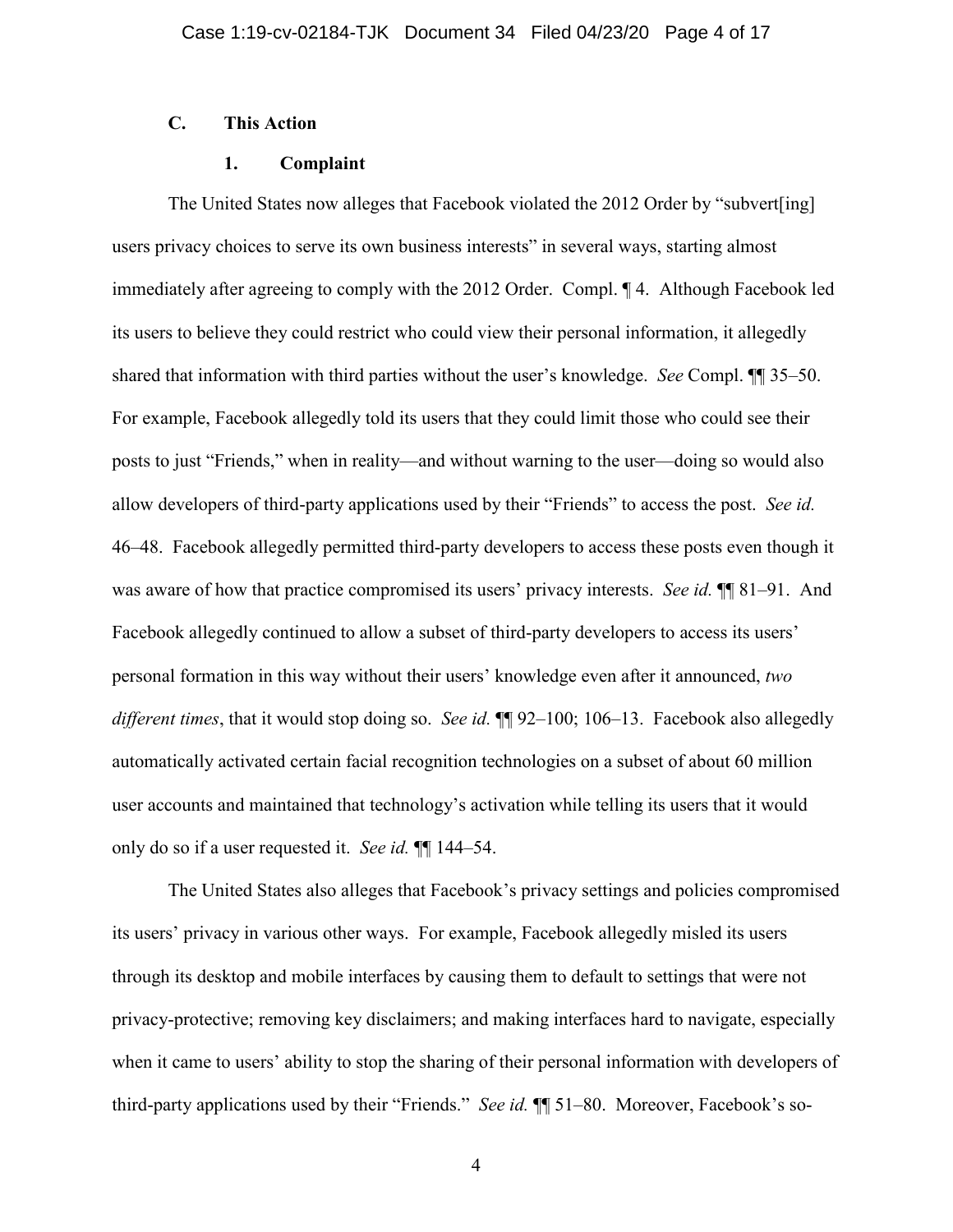## Case 1:19-cv-02184-TJK Document 34 Filed 04/23/20 Page 5 of 17

called "Privacy Checkup," a tool that it represented would allow users to control who had access to their information, allegedly failed to alert users that third-party developers could continue to view their information no matter what settings were selected through the "Privacy Checkup." *See id.*  $\P$  101–105. And even though Facebook agreed to maintain a reasonable privacy program, it allegedly failed to screen third-party application developers before giving them access to users' information and did not consistently enforce the few policies it had about the protection and use of its users' information when developers violated those policies. *See id.* ¶¶ 114–24. In fact, Facebook's enforcement decisions allegedly "took into account the financial benefit that Facebook considered the developer to offer." *Id.* ¶ 123. Moreover, because of Facebook's deficient controls, the company allegedly still did not know at the time the Complaint was filed how much data it improperly released to third-party application developers, exactly to which developers the data was released, or the purposes for which the developers used it. *See id.* ¶¶ 126–27.

Facebook is also alleged to have misled users about what information it shared with advertisers. Facebook purportedly encouraged users to provide their telephone numbers so that they could protect their accounts with two-factor authentication. *See id.* ¶¶ 128–30. Facebook did not, however, warn these users that it would also use these telephone numbers for advertising purposes. *See id.* ¶¶ 131–43.

Based on this alleged conduct, the Complaint filed by the United States includes five counts accusing Facebook of violating the 2012 Order by misrepresenting to its users how much control they had over their personal information and how much third-party application developers could access that information, *see id.* ¶¶ 155–75, 183–86, and by failing to maintain a reasonable privacy program, *see id.* ¶¶ 176–82. The Complaint also includes one count alleging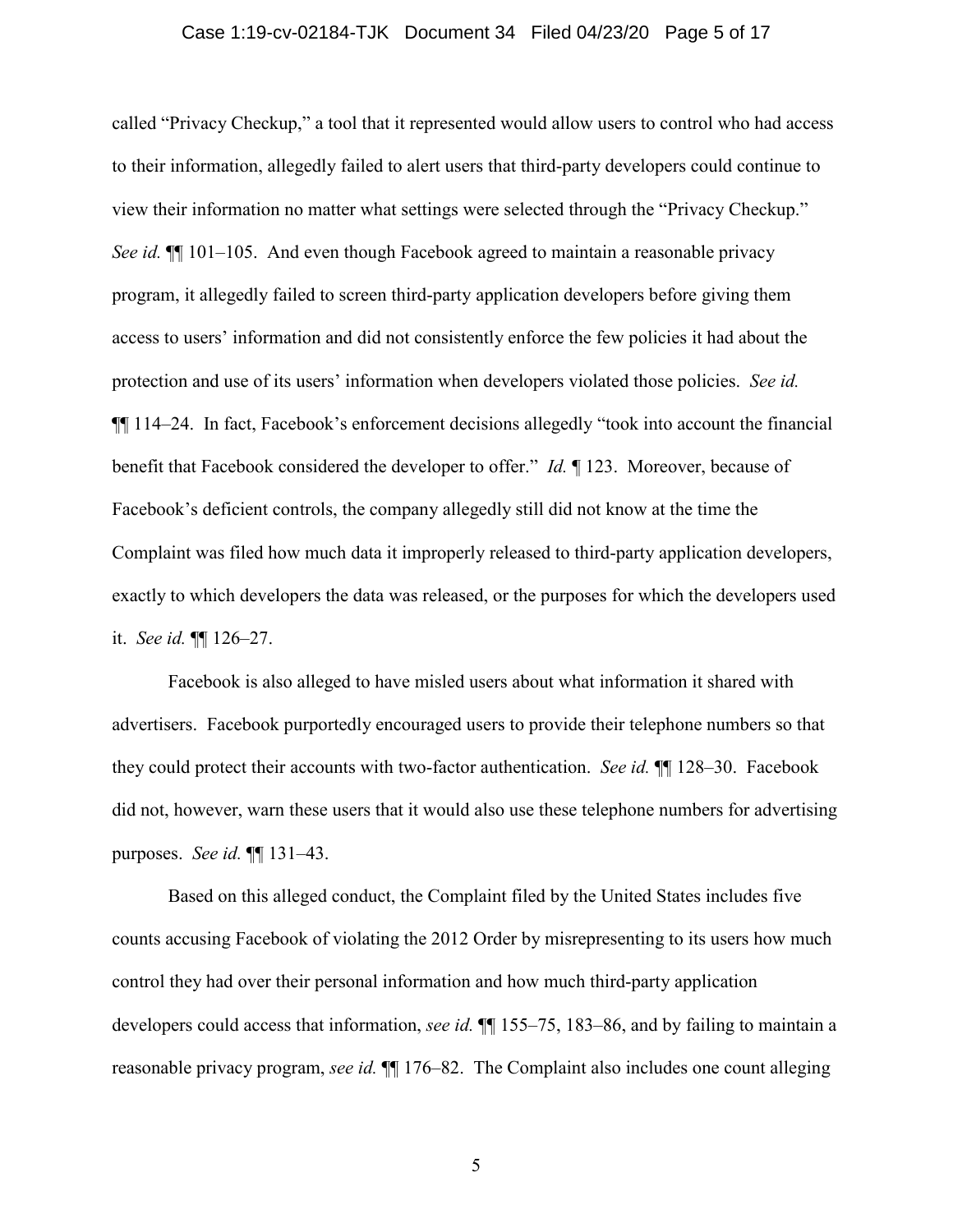## Case 1:19-cv-02184-TJK Document 34 Filed 04/23/20 Page 6 of 17

that Facebook violated Section 5 of the FTC Act by failing to disclose to its users that it would use the telephone numbers they provided to it for two-factor authentication for advertising purposes as well. *See id.* ¶¶ 187–90.

#### **2. Stipulated Order**

The parties represent that they have reached a settlement. *See* ECF No. 4 ("Consent Mtn.") at 1. The United States has moved, with Facebook's consent, for the Court to enter a stipulated order that imposes a \$5 billion civil money penalty on Facebook and imposes injunctive relief in the form of an amended administrative order to be entered by the FTC. *See*  ECF No. 4-1 ("Stipulated Order") at 1–4. The amended administrative order, included as Attachment A to the Stipulated Order, requires Facebook to take a series of remedial steps, including: (1) ceasing its misrepresentations about a host of matters, including its collection, use, and disclosure of its users' personal information; the extent to which it maintains the privacy or security of that information; the extent to which users can control the privacy of that information, and how they can do so; and the extent to which it makes its users' personal information accessible to third parties; (2) clearly disclosing when it will share its users' personal information with third parties, and obtaining a user's express consent to do so if the information sharing goes beyond the restrictions imposed by the user's privacy settings; (3) deleting or de-identifying users' personal information within a reasonable time after a user deletes it or closes her account; (4) stopping using telephone numbers provided by users for security purposes for advertising purposes as well; (5) obtaining a user's specific consent before applying facial recognition technology to their account; (6) implementing a more robust privacy program, which must include safeguards that apply to third parties with access to a user's personal information; (7) creating an independent committee of Facebook's board of directors to oversee information privacy efforts; (8) designating a corporate officer in charge of monitoring its privacy program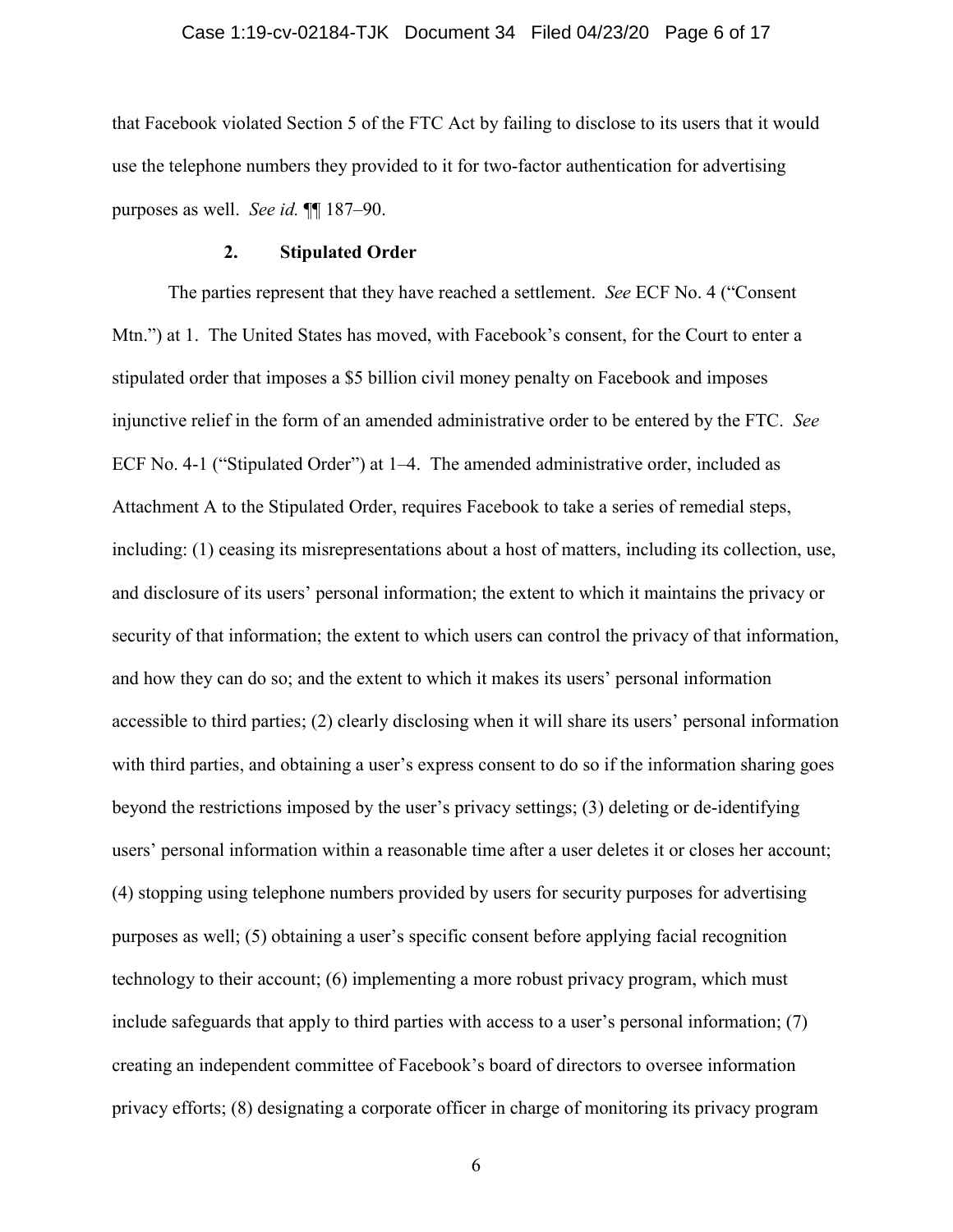## Case 1:19-cv-02184-TJK Document 34 Filed 04/23/20 Page 7 of 17

and ensuring the program is effective—and who only can only be removed with a majority vote of the newly created board committee; (9) commissioning regular, independent assessments of its privacy practices and providing them to the FTC; (10) alerting the FTC when it discovers that more than 500 users' personal information has been compromised in some way; and (11) undertaking other reporting and recordkeeping obligations, including annually certifying compliance with the order and facilitating any FTC investigation into its compliance. *See id.* at 8–29.<sup>[1](#page-6-0)</sup> In exchange, under the Stipulated Order, Facebook receives considerable reprieve from liability. The "Stipulated Order resolves all consumer-protection claims known by the FTC prior to June 12, 2019, that [Facebook], its officers, and directors violated Section 5 of the FTC Act." *See id.* at 1–2. The amended administrative order terminates 20 years after it is issued, or 20 years after the United States or the FTC files a complaint against Facebook alleging that it violated the order. *See id.* at 28–29.

#### II. **Legal Standard**

"[P]rior to approving a consent decree a court must satisfy itself of the settlement's overall fairness to beneficiaries and consistency with the public interest." *Citizens for a Better Env't v. Gorsuch*, 718 F.2d 1117, 1126 (D.C. Cir. 1983) (internal quotation marks omitted). But the Court's role is not to "inquire into the precise legal rights of the parties nor reach and resolve the merits of the claims or controversy." *Id.* (internal quotation omitted). Rather, it "need only determine that the settlement is fair, adequate, reasonable and appropriate under the particular facts and that there has been valid consent by the concerned parties." *Id.*; *see also United States v. Wells Fargo Bank, NA*, 891 F. Supp. 2d 143, 145 (D.D.C. 2012) ("[S]hort of a decree that

<span id="page-6-0"></span><sup>&</sup>lt;sup>1</sup> Because the Stipulated Order and the amended administrative order are both included in ECF No. 4-1, the Court cites to page numbers in the document's ECF header.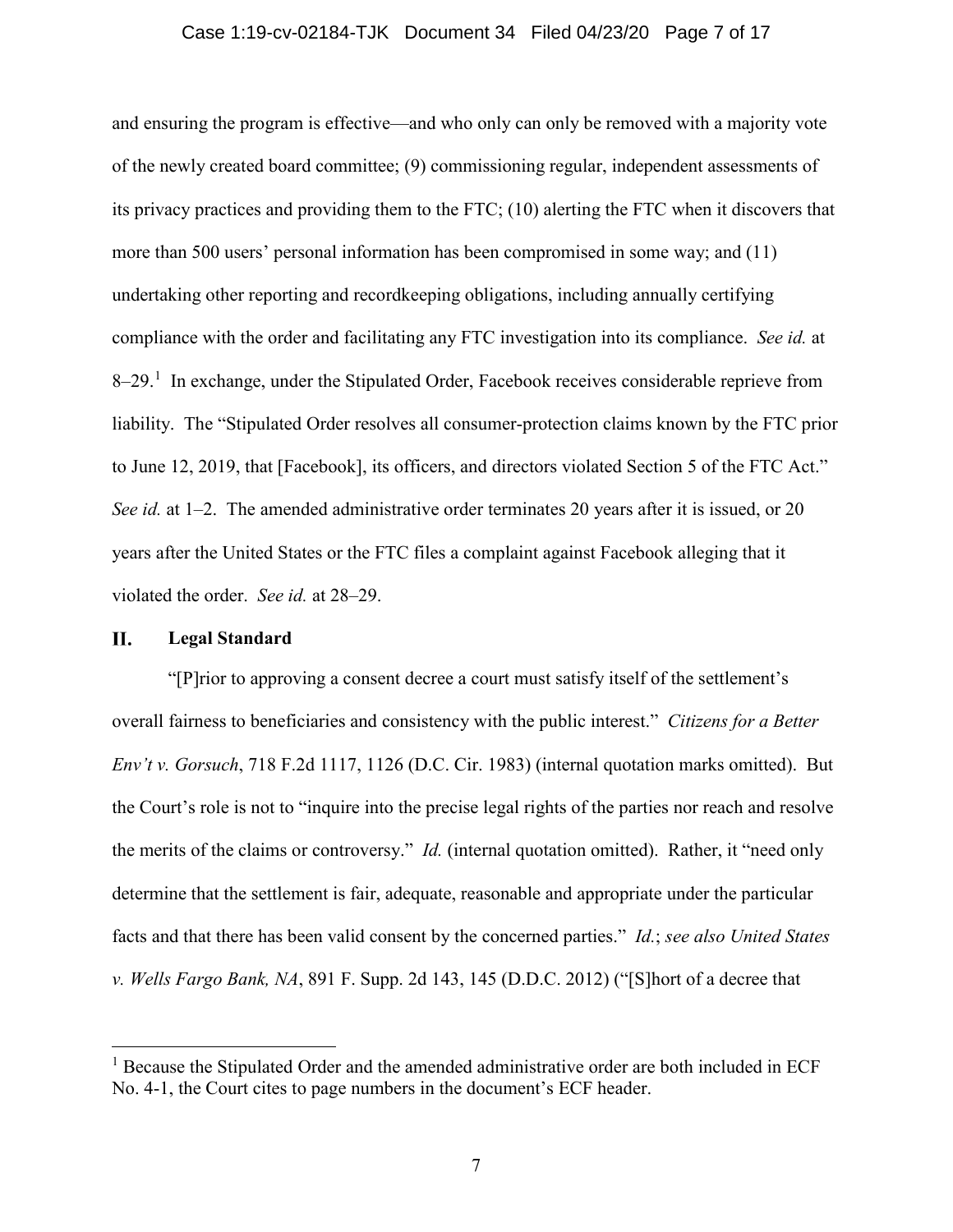## Case 1:19-cv-02184-TJK Document 34 Filed 04/23/20 Page 8 of 17

'make[s] a mockery of judicial power,' the Court should accept an agreement between the parties.") (quoting *United States v. Microsoft Corp.*, 56 F.3d 1448, 1462 (D.C. Cir. 1995)). Both the judiciary and the public at large have an interest in avoiding costly litigation, and so voluntary settlements are highly favored. *Citizens for a Better Env't*, 718 F.2d at 1126.

#### III. **Analysis**

Applying this deferential standard—and despite the underhanded conduct of which the FTC accuses Facebook—the Court finds that the Stipulated Order passes muster. Specifically, the Court finds that the parties consented to the order, and that it is fair, reasonable, and in the public interest.

## **A. Consent**

The parties represent that they consent to the Court's entry of the Stipulated Order to settle the allegations in the Complaint. *See* Consent Mtn. at 1–2; *see also* Stipulated Order at 6– 8. They also represent that it emerged from lengthy negotiations, *see* Consent Mtn. at 7, and the Court notes that both parties are sophisticated and ably represented by counsel. These facts amply support the Court's conclusion that the parties have validly consented to the Stipulated Order. *See Wells Fargo*, 891 F. Supp. 2d at 145.

## **B. Fairness**

Procedurally, "[v]alid consent that resulted from good faith bargaining itself indicates that the agreement is procedurally fair," *id.*, and there is no evidence of any conflicts of interest that might have tainted the negotiating process, *see id.* Substantively, the Stipulated Order reflects a compromise and includes benefits to both parties. The United States receives what it asserts is by far the largest civil money penalty ever obtained on behalf of the FTC, and the second largest in any context, Consent Mtn. at 4, as well as extensive injunctive relief, described in more detail below. Facebook obtains a release from Section 5 violations known to the FTC.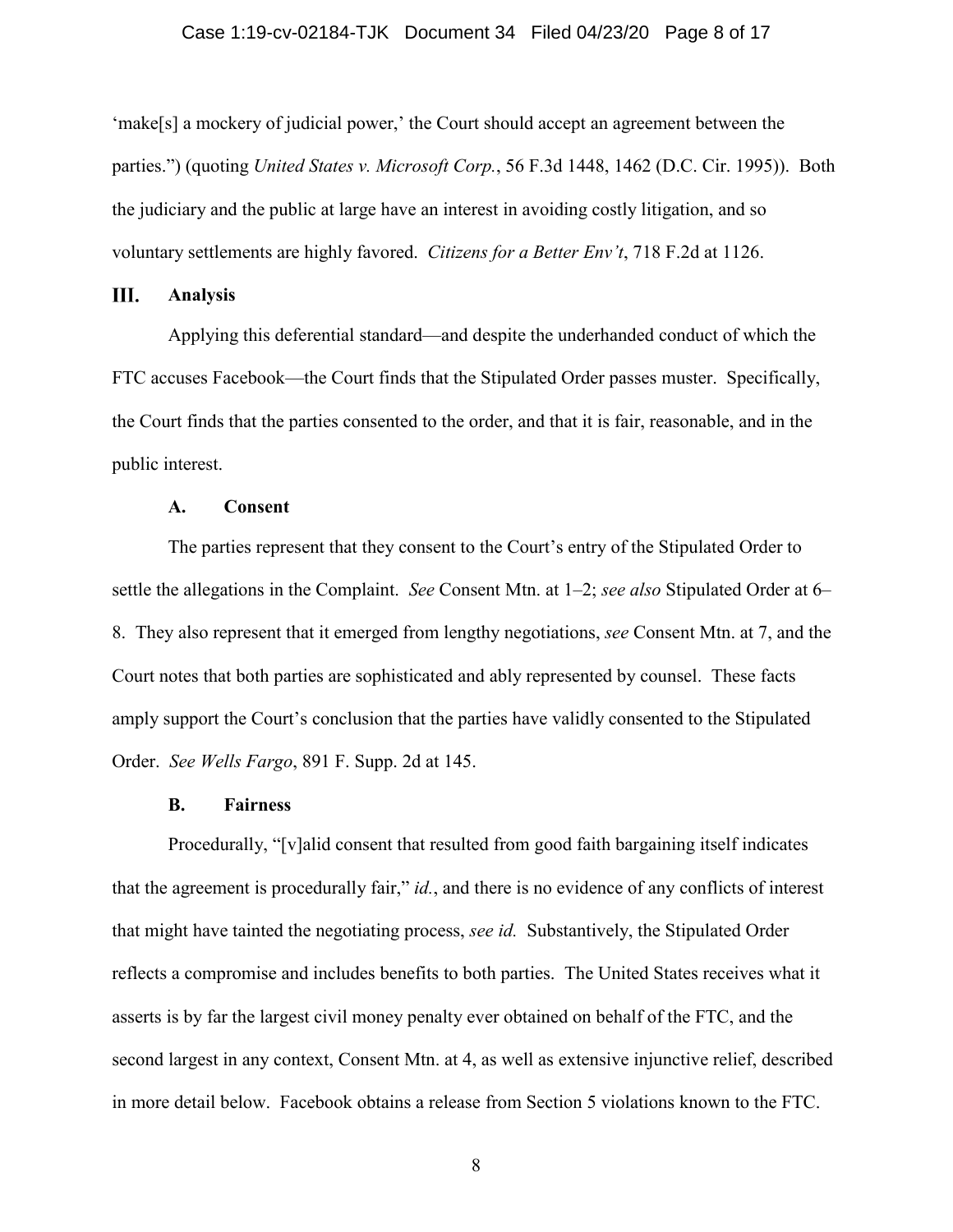## Case 1:19-cv-02184-TJK Document 34 Filed 04/23/20 Page 9 of 17

Stipulated Order at 1–2. And both parties avoid the cost and uncertainty associated with lengthy litigation. That Facebook does not admit the allegations in the Complaint does not suggest that the resolution is unfair. *See* Stipulated Order at 2; *Microsoft*, 56 F.3d at 1461; *see also Wells Fargo*, 891 F. Supp. 2d at 145.

## **C. Reasonableness**

The D.C. Circuit has explained that a district court evaluating a consent agreement should be cautious about second guessing the parties' judgments. *See Microsoft*, 56 F.3d at 1460–61. After all, "[r]emedies which appear less than vigorous may well reflect an underlying weakness in the government's case, and for the district judge to assume that the allegations in the complaint have been formally made out is quite unwarranted." *Id.* at 1461. Although the allegations the United States levels against Facebook for duplicitous privacy-related representations to its users are shocking, it is not appropriate for the Court to judge the Stipulated Order as if it were proposed after the United States had already proven those allegations up at trial. *See id.* (noting that it is "inappropriate for the judge to measure the remedies in the decree as if they were fashioned after trial"). Rather, the Court's analysis must focus on whether the proposed order achieves its stated objective. *See Envtl. Def. v. Leavitt*, 329 F. Supp. 2d 55, 71 (D.D.C. 2004) ("The factors for determining the adequacy, reasonableness and appropriateness of a consent decree focus on the extent to which the decree is confined to the dispute between the parties and whether the decree adequately accomplishes its purported goal."). In other words, the Court must assess whether the Stipulated Order is a reasonable resolution of the allegations outlined in the Complaint.

Judged by that standard, the Court concludes the Stipulated Order clears the modest bar of reasonableness. The allegations in the Complaint reflect many ways in which Facebook purportedly acted improperly. Some of these allegations represent discrete and poorly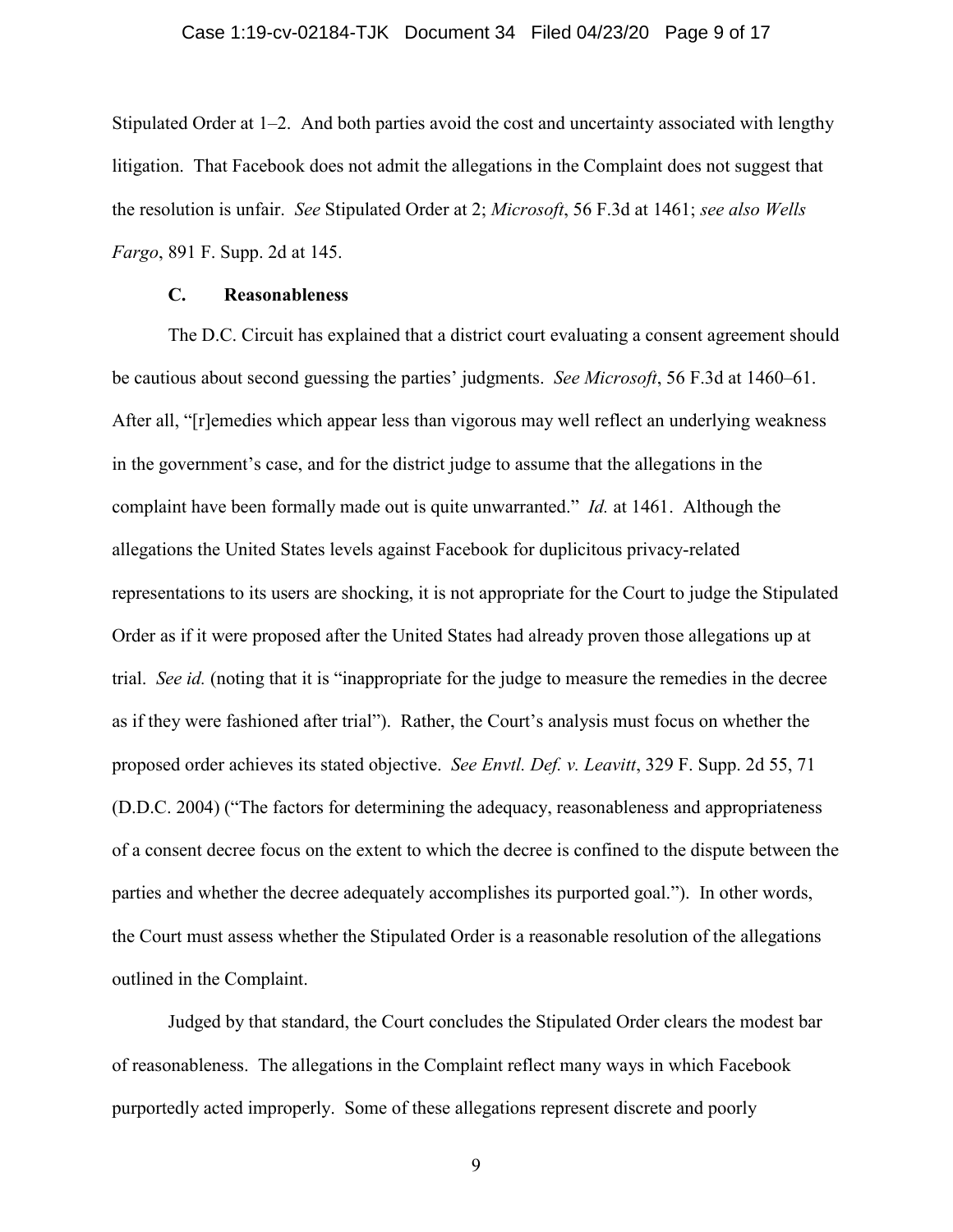## Case 1:19-cv-02184-TJK Document 34 Filed 04/23/20 Page 10 of 17

considered decisions, such as allegedly encouraging users to provide phone numbers to better secure their accounts, but then using those same numbers for advertising without telling users beforehand. Others appear to reflect Facebook's willingness to deceive its users outright, such as allegedly telling the public that it would not share their personal information with third parties when it was continuing to do so. And still others represent systemic oversight failures, such as allegedly allowing third parties to access users' personal information without the users' knowledge and without controlling how those third parties would use the information. Most of these allegations represent violations of the 2012 Order; several are new violations of law. But all of them suggest that the privacy-related decisionmaking of Facebook's executives was subject to grossly insufficient transparency and accountability.

The Stipulated Order appears reasonably calculated to address these allegations. To begin with, it imposes a \$5 billion fine to deter similar conduct by Facebook in the future. Stipulated Order at 3. That is, by any measure, a significant amount. The United States contends it is "the largest civil penalty ever obtained . . . on behalf of the FTC—dwarfing the previous record of \$168 million." ECF No. 28 at 3. The United States also argues that the total breaks down to \$5.56 per violation, "commensurate with . . . civil penalties obtained in contested cases similarly involving millions of FTC Act violations by large corporations."<sup>[2](#page-9-0)</sup> Consent Mtn. at 4. Facebook also claims that the fine looms even larger when compared to the largest civil penalty ever assessed by the FTC where—as here—no consumer harm is alleged to have been caused: \$22.5 million. *See* ECF No. 30 at 11-12. The fine is also significant when compared to Facebook's bottom line; the parties agree it represents nearly a quarter of Facebook's after-tax

<span id="page-9-0"></span> <sup>2</sup> *See, e.g., United States v. Dish Network*, 256 F. Supp. 3d 810, 970, 991 (C.D. Ill. 2017) (\$168 million civil penalty on 66 million FTC Act violations, or \$2.54 per violation).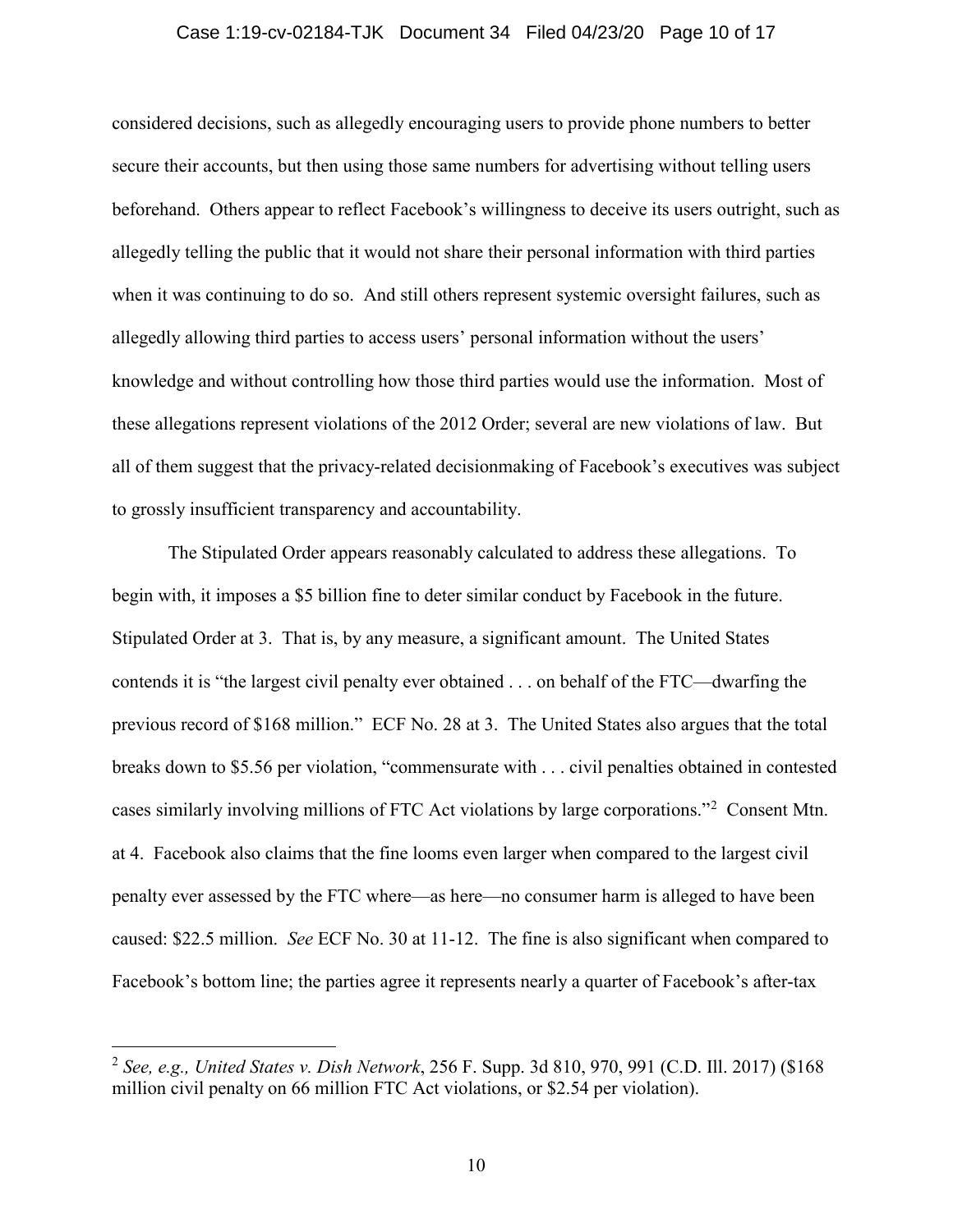## Case 1:19-cv-02184-TJK Document 34 Filed 04/23/20 Page 11 of 17

profit in 2018. *Id.* at 3. Facebook also argues that the fine "is orders of magnitude greater than what the FTC could reasonably have achieved at trial" given the statutory penalties and the arguments available to it concerning how to calculate its alleged violations. ECF No. 30 at 11. And the United States, citing the FTC's "hard-fought" victory in *United States v. Dish Network*, 256 F. Supp. 3d 810 (C.D. Ill. 2017), appears to acknowledge that it would have been unlikely to obtain more after a trial. *See* ECF No. 28 at 7–8. The Court has no reason to doubt that judgment.

As important, the injunctive relief in the amended administrative order to be entered by the FTC contains new measures aimed at ensuring that Facebook complies with its legal obligations going forward. Under the amended administrative order, Facebook will have to consider privacy at every stage of its operations and provide substantially more transparency and accountability for its executives' privacy-related decisions.

The amended administrative order will require Facebook, through its enhanced privacy program, to consider and document in writing privacy risks, safeguards, training, and procedures related to each of its products and services—including new safeguards for overseeing third-party application developers with access to users' information. At the operational level, the order will require Facebook to designate one or more corporate officers in charge of monitoring its privacy policies and ensuring they are effective—and who only a committee of its board of directors can remove. At the corporate governance level, Facebook must stand up a new independent board committee dedicated to information privacy—again, whose members enjoy significant removal protections. Under the order, an independent, third-party assessor approved by the FTC will evaluate and test Facebook's privacy efforts, producing annual reports that must be provided to the FTC and Facebook's new independent board committee. Significantly, Facebook's Chief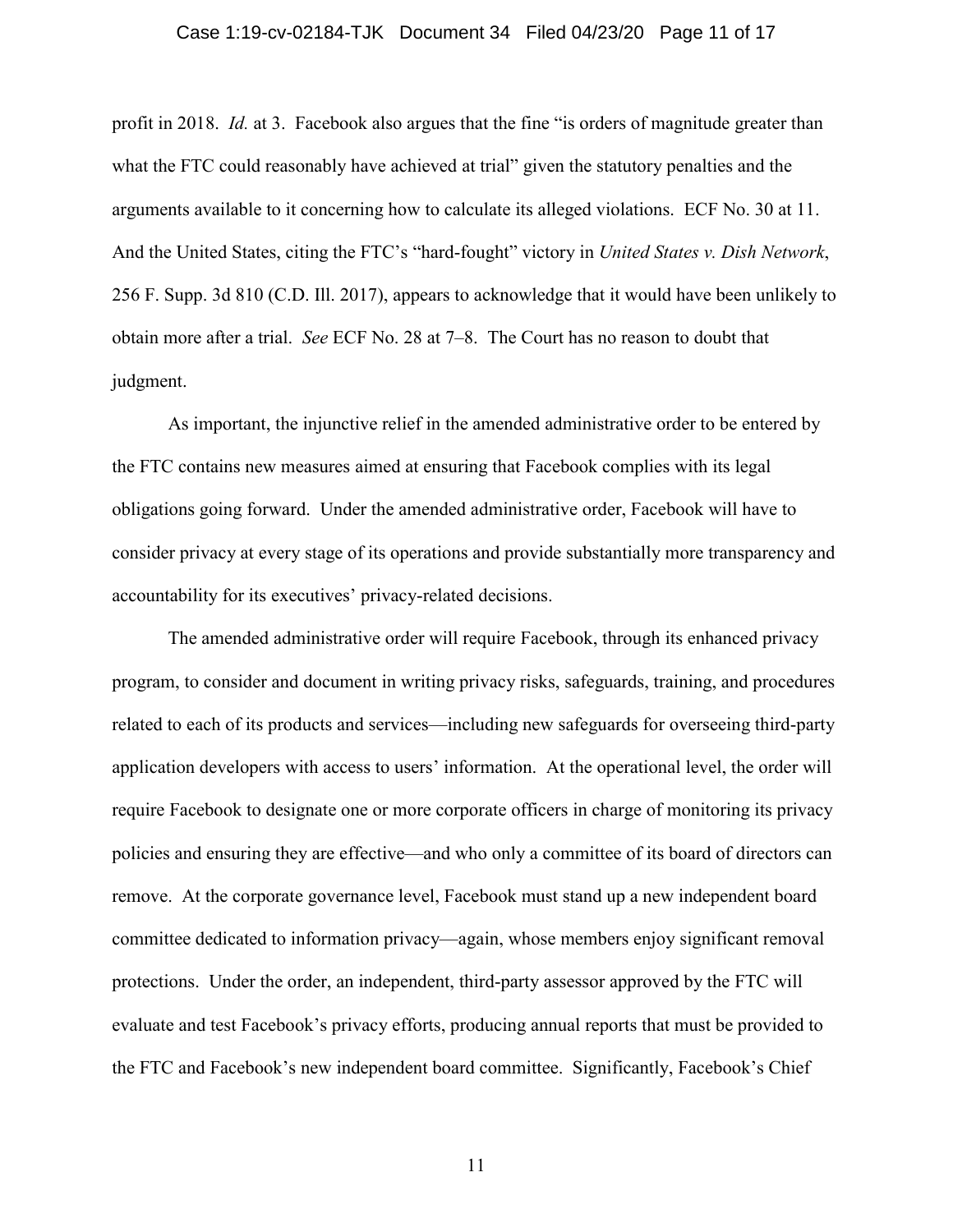### Case 1:19-cv-02184-TJK Document 34 Filed 04/23/20 Page 12 of 17

Executive Officer will have to certify regularly that Facebook is meeting its obligations under both its privacy program and the order, potentially subjecting him to civil or criminal penalties. Facebook will have to alert the FTC when significant privacy-related breaches occur. And the order will empower both the Department of Justice and the FTC to demand extensive information from Facebook to evaluate its compliance for themselves.

Finally, it bears mentioning that the requirements in the Stipulated Order are clear. *See Microsoft*, 56 F.3d at 1461–62 (observing that "the district judge who must preside over the implementation of the decree is certainly entitled to insist on that degree of precision concerning the resolution of known issues as to make his task, in resolving subsequent disputes, reasonably manageable"). The Stipulated Order spells out Facebook's obligations precisely, it defines key terms in detail, and it incorporates specific deadlines for completion of its obligations.

Amici urge the Court to reject the Stipulated Order in part because they argue it does not go far enough. For example, the Electronic Privacy Information Center (EPIC) argues that the \$5 billion penalty is too low and that the injunctive relief is insufficient. ECF No. 26 at 18–22. EPIC complains that the Stipulated Order does not "require meaningful changes in Facebook's business practices or establish new privacy protections for Facebook users." *Id.* at 16. It suggests, for example, that the United States should have required Facebook to adopt the "Code of Fair Information Practices," which "have been incorporated into other privacy laws and frameworks across the world," *id.* at 22–23, or forced Facebook to unwind its acquisitions of WhatsApp and Instagram. *Id.* at 24. Other amici would have liked to see more protections related to children included. *See* ECF No. 25 at 16–20.

As the United States concedes, amici raise some "broad and conceptually interesting policy questions about data-privacy law in the United States generally." ECF. No. 28 at 1. But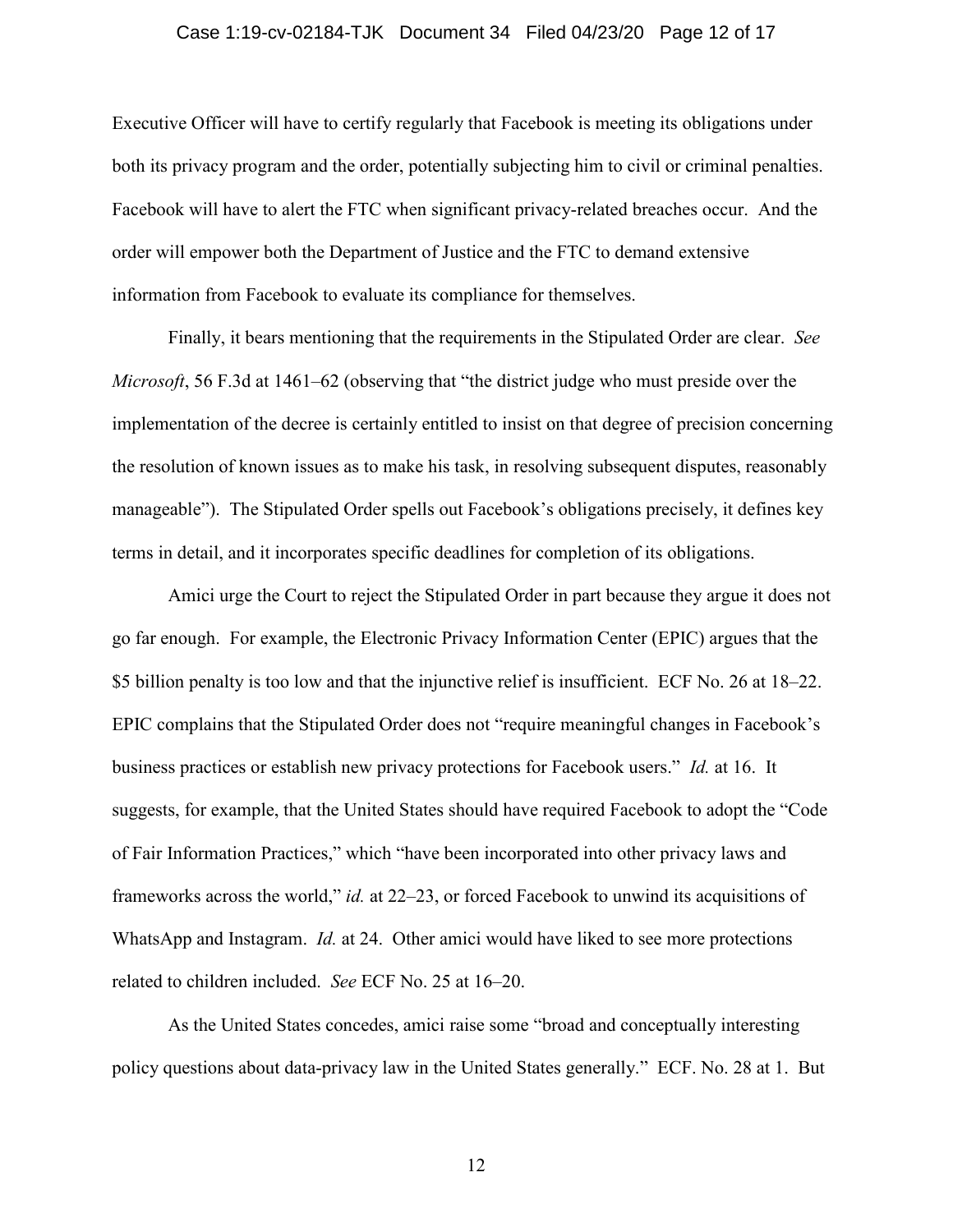### Case 1:19-cv-02184-TJK Document 34 Filed 04/23/20 Page 13 of 17

the overall terms of the Stipulated Order are not unreasonable simply because they do not apply an entirely different privacy-focused legal regime to Facebook or require the company to be broken apart. And the Court's role is not to play the Executive's part in deciding how to enforce the law. *See Microsoft*, 56 F.2d at 1462 (cautioning that "when the government is challenged for not bringing as extensive an action as it might, a district judge must be careful not to exceed his or her constitutional role"); *see also Ass'n of Irritated Residents v. EPA*, 494 F.3d 1027, 1031 (D.C. Cir. 2007) ("Although the Supreme Court's decision in *Chaney* applies directly to agency decisions not to enforce a statute, we have also applied it to an agency's decision to settle an enforcement action.") (citing *Heckler v. Chaney*, 470 U.S. 821, 838 (1985)). As noted above, in evaluating the Stipulated Order's reasonableness, the Court may not even assume that Facebook violated the FTC Act or the 2012 Order in the first place. *See Microsoft*, 56 F.3d 1461. While the Court might well have fashioned different remedies were it doing so out of whole cloth after a trial, none of amici's criticisms call into question the Stipulated Order's reasonableness, or whether it is otherwise appropriate.

For these reasons, the Court finds that proposed remedies in the Stipulated Order are reasonable in light of the allegations in the Complaint.

## **D. Public Interest**

Finally, the Court must consider whether entering the Stipulated Order accords with the public interest; "in other words, that the agreement is 'not unlawful, unreasonable, or against public policy.'" *Wells Fargo*, 891 F. Supp. 2d at 146 (quoting *United States v. District of Columbia*, 933 F. Supp. 42, 47 (D.D.C. 1996). As discussed above, the Stipulated Order contains an unprecedented civil money penalty as well as a series of measures designed to address the allegations in the Complaint.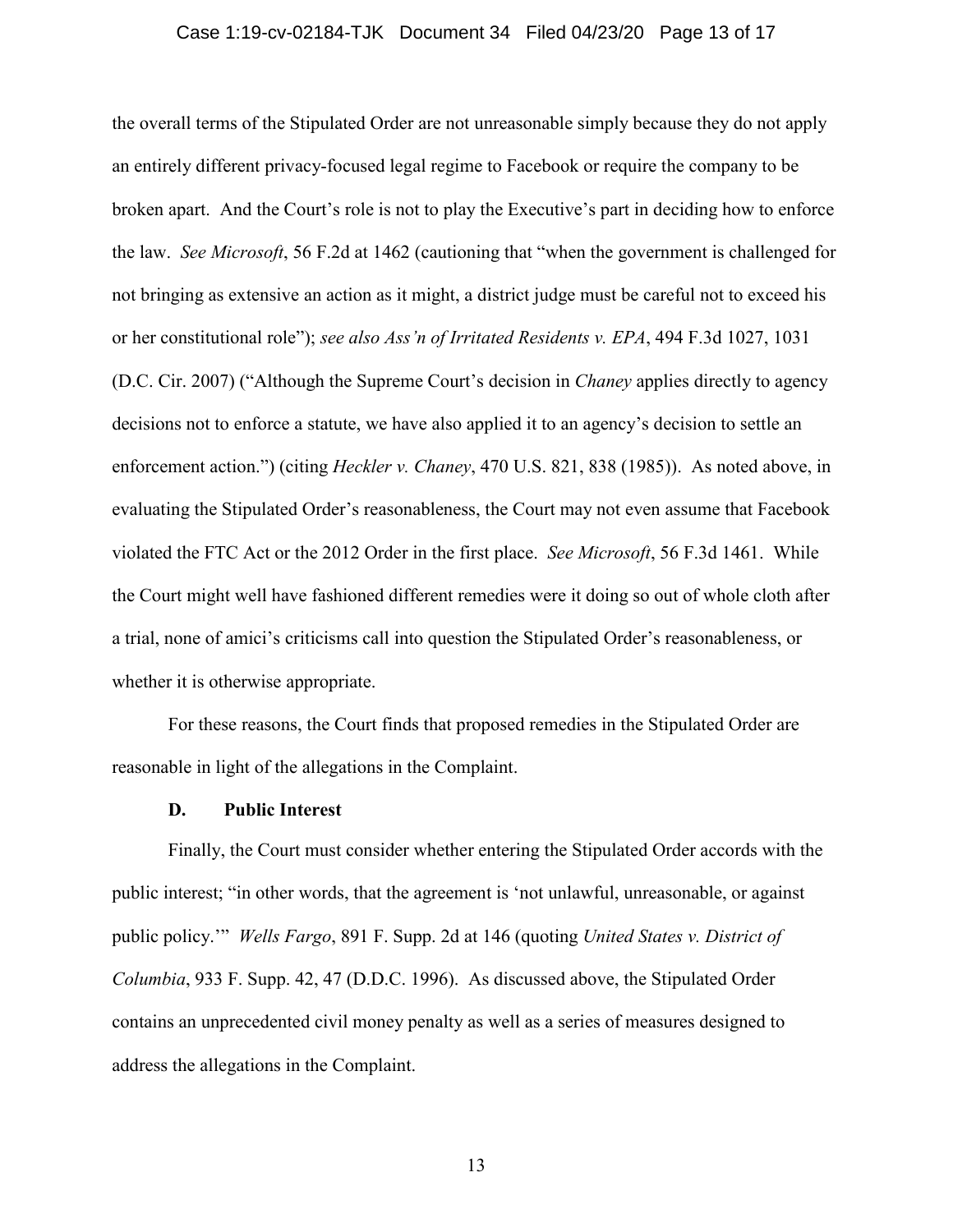## Case 1:19-cv-02184-TJK Document 34 Filed 04/23/20 Page 14 of 17

In addition, though, this inquiry calls on the Court to consider whether entering the order will "automatically affect the rights of third parties." *Id.* Amici spill considerable ink on this point. As discussed above, the Stipulated Order would release Facebook from all claims that it violated the 2012 Order as well as "all consumer-protection claims known by the FTC prior to June 12, 2019 that [Facebook], its officers, and directors violated Section 5 of the FTC Act." Stipulated Order at 1–2. Amici argue that the breadth of this release is unprecedented and reason alone to reject the Stipulated Order. *See* ECF No. 25; ECF No. 26 at 13. They point to the statements of two dissenting FTC Commissioners who both cited the scope of the release as a reason they voted against the Stipulated Order. *See* ECF No. 25 at 13 n.3, 16; ECF No. 26 at 13, 15. Amici also argue that the they will be harmed by the scope of the Stipulated Order because it would preclude the FTC from bringing other enforcement actions based on complaints amici and others have filed with the agency, including for alleged violations of the 2012 Order. *See* ECF No. 25 at 15–25; ECF No. 26 at 15–16.

These arguments by amici do not ultimately cast doubt on whether the Stipulated Order is in the public interest. First, the Stipulated Order does not strip amici—or anyone else in a similar situation—of any rights, because they have no right to enforce either Section 5 of the FTC Act or the 2012 Order. As even they acknowledge, Section 5 of the FTC Act does not contain a private right of action. *See* ECF No. 25 at 31; *see also United States v. Philip Morris Inc.*, 263 F. Supp. 2d 72, 78 (D.D.C. 2003). And as for the FTC's administrative orders, the D.C. Circuit "has opted for a bright line rule . . . that third parties to government consent decrees cannot enforce those decrees absent an explicit stipulation by the government to that effect." *SEC v. Prudential Sec. Inc.*, 136 F.3d 153, 158 (D.C. Cir. 1998). Finally, amici do not suggest that the Stipulated Order will somehow preclude them from doing what they *have* a right to do: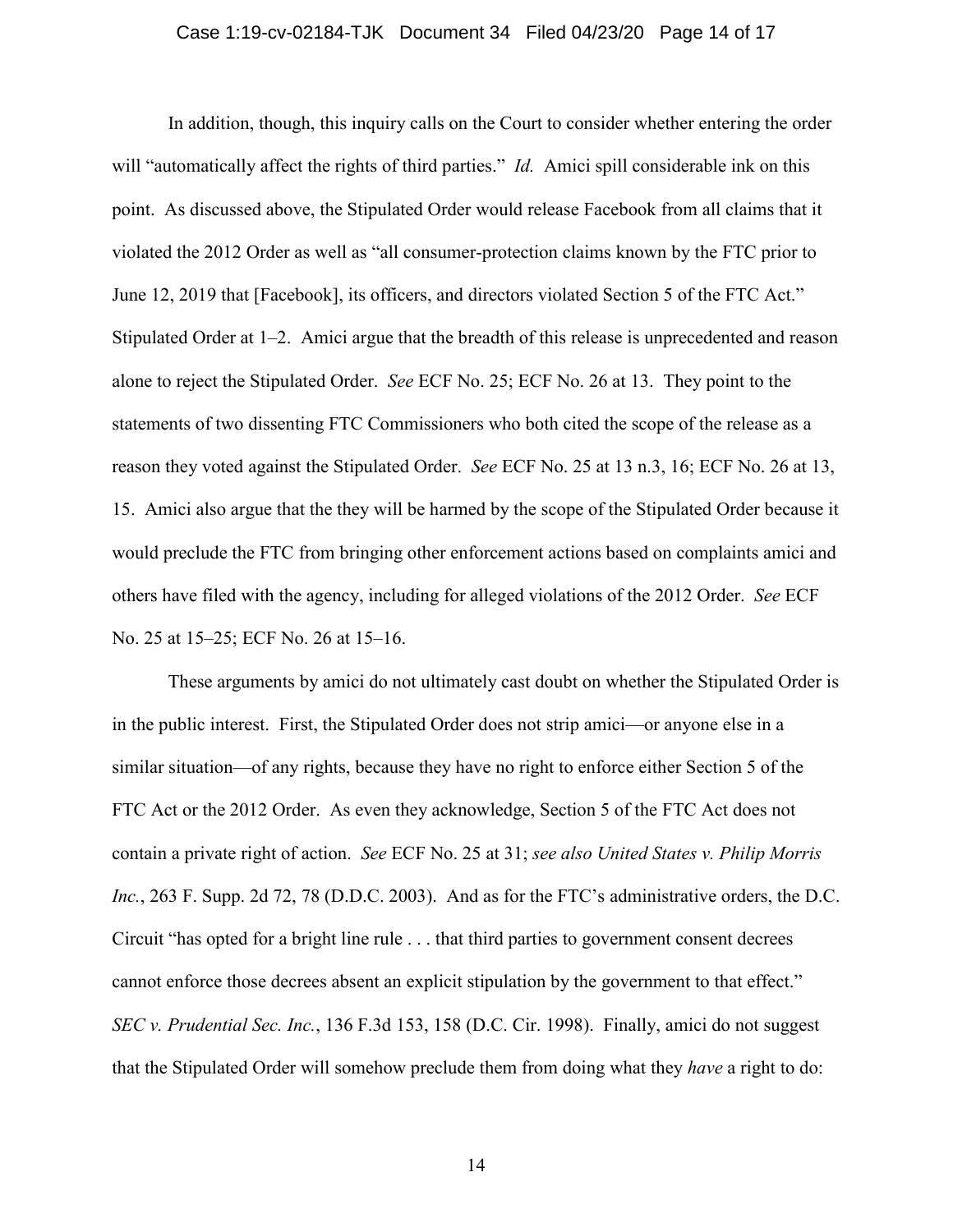## Case 1:19-cv-02184-TJK Document 34 Filed 04/23/20 Page 15 of 17

file complaints with the FTC accusing Facebook of violating the FTC Act or any applicable administrative order.

Second, the admittedly broad scope of the release does not mean that the settlement is not in the public interest. As the United States explains, the Stipulated Order does not stop the FTC from bringing new enforcement actions against Facebook should it learn of additional violations of Section 5 of the FTC Act, even if those violations occurred before July 12, 2019. *See* ECF No. 28 at 11. And the United States represents that the proposed settlement "does not in fact release any actual violations of the FTC Act beyond those discussed in the Complaint." *Id.* That is so because, after "extensive investigation and review of submitted consumer complaints, the FTC [knows] of no other cognizable violations that occurred before June 12, 2019." *Id.*; *see also id.* at 11 n.4 (adding that "the vast majority of submitted consumer complaints involving Facebook did not even address a privacy issue or implicate the 2012 Order, and none known to the FTC raised a potential issue not covered by the proposed settlement"). Additionally, a majority of the agency's Commissioners have represented that the Stipulated Order sufficiently addresses all known violations of the 2012 Order as well. Statement of Chairman Joe Simons and Commissioners Noah Joshua Phillips and Christine S. Wilson Regarding the Matter of Facebook, Inc., at 7–8 (July 24, 2019),

https://www.ftc.gov/system/files/documents/public\_statements/1536946/092\_3184\_facebook\_m ajority statement 7-24-19.pdf. Thus, it seems evident that the United States made a carefully considered judgment to resolve these violations as it proposes through the Stipulated Order, a judgment this Court is ill-equipped to second-guess.<sup>[3](#page-14-0)</sup> Amici and even some FTC Commissioners

<span id="page-14-0"></span><sup>&</sup>lt;sup>3</sup> Unlike violations of the FTC Act, the Stipulated Order also releases Facebook from violations of the 2012 Order that are unknown to the United States, *see* Stipulated Order at 1–2. That is,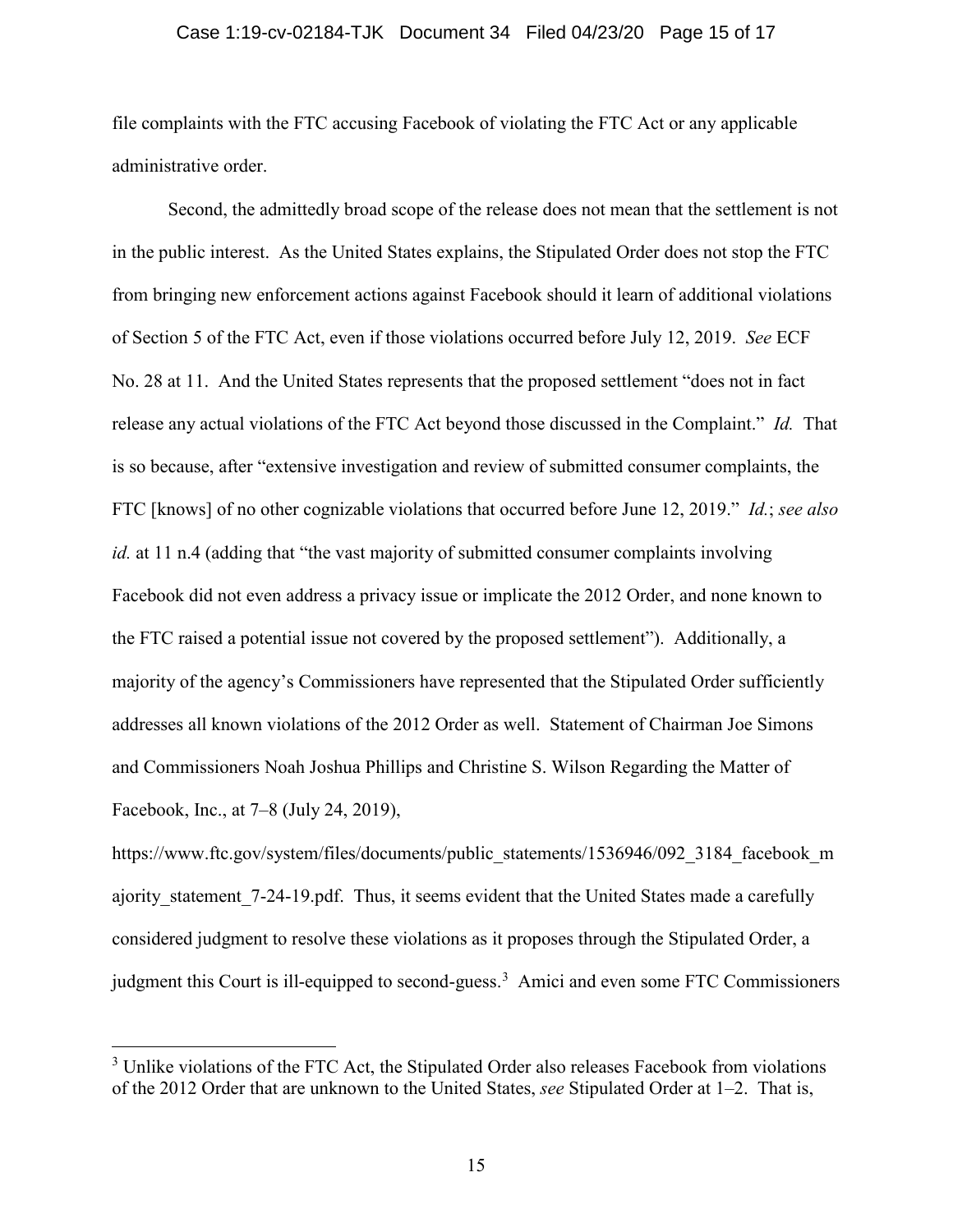## Case 1:19-cv-02184-TJK Document 34 Filed 04/23/20 Page 16 of 17

may disagree with that decision, but it does not follow that the Stipulated Order is not in the public interest. *See United States v. W. Elec. Co.*, 900 F.2d 283, 309 (D.C. Cir. 1990) ("The Court's function is not to determine whether the resulting array of rights and liabilities is the one that will best serve society, but only to confirm that the resulting settlement is within the *reaches* of the public interest.") (cleaned up)); *see also Citizens for a Better Env't*, 718 F.2d 1126 ("Not only the parties, but the general public as well, benefit from the saving of time and money that results from the voluntary settlement of litigation.").

For these reasons, the Court holds that entering the Stipulated Order is in the public interest.

#### IV. **Conclusion**

 $\overline{a}$ 

For all these reasons, the Court will grant the Consent Motion for Entry of Stipulated Order, ECF No. 4, and enter the Stipulated Order. The Court ends by noting that under the Stipulated Order it retains jurisdiction over this matter, including to enforce its terms. *See*  Stipulated Order at 5. In the event that the parties return to this Court because the United States alleges—once again—that Facebook has reneged on its promises and continued to violate the law or the terms of the amended administrative order, the Court may not apply quite the same deference to the terms of a proposed resolution. As the D.C. Circuit has explained, a district court must be especially deferential "when the proposed decree comes to a district judge in the

undoubtedly, a concession to Facebook. Still, the Court finds that the Stipulated Order is in the public interest and is otherwise reasonable, given that it preserves the FTC's right to bring enforcement actions for any presently unknown violation of the law. Moreover, a majority of the agency's Commissioners are satisfied, given the FTC's extensive investigation, that the terms of the Stipulated Order are "more than adequate to remedy any as-yet-unknown violation" of the 2012 Order. Statement of Chairman Joe Simons and Commissioners Noah Joshua Phillips and Christine S. Wilson Regarding the Matter of Facebook, Inc., at 7–8 (July 24, 2019), https://www.ftc.gov/system/files/documents/public\_statements/1536946/092\_3184\_facebook\_m ajority\_statement\_7-24-19.pdf.